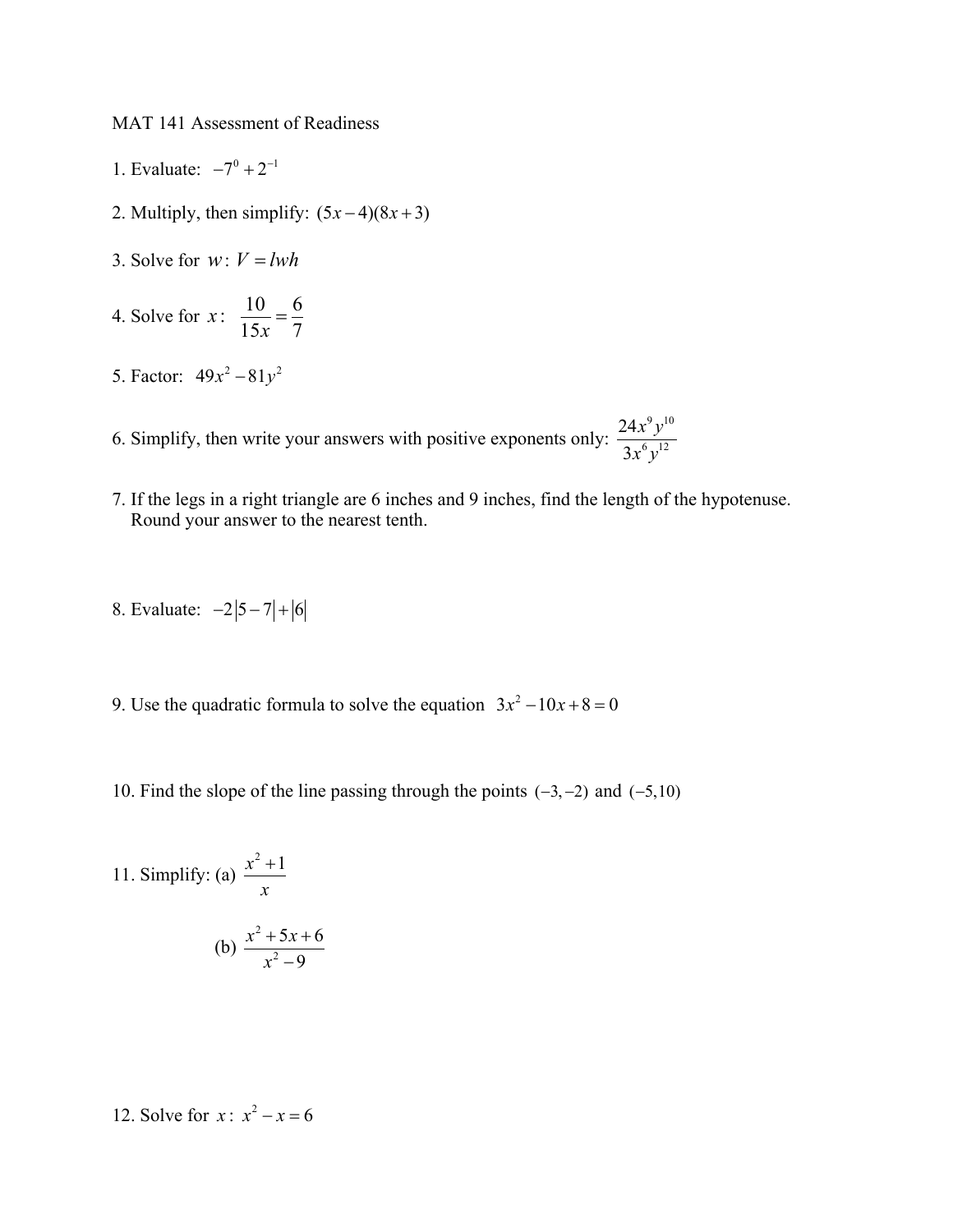13. Solve for 
$$
x : \frac{x-3}{x+4} = 0
$$

## 14. True or false?

(a) 
$$
3^{-2} = -3^2
$$
  
\n(b)  $\frac{x}{2} = \frac{1}{2}x$   
\n(c)  $\frac{x}{\frac{1}{2}} = 2x$   
\n(d)  $(a+b)^2 = a^2 + b^2$